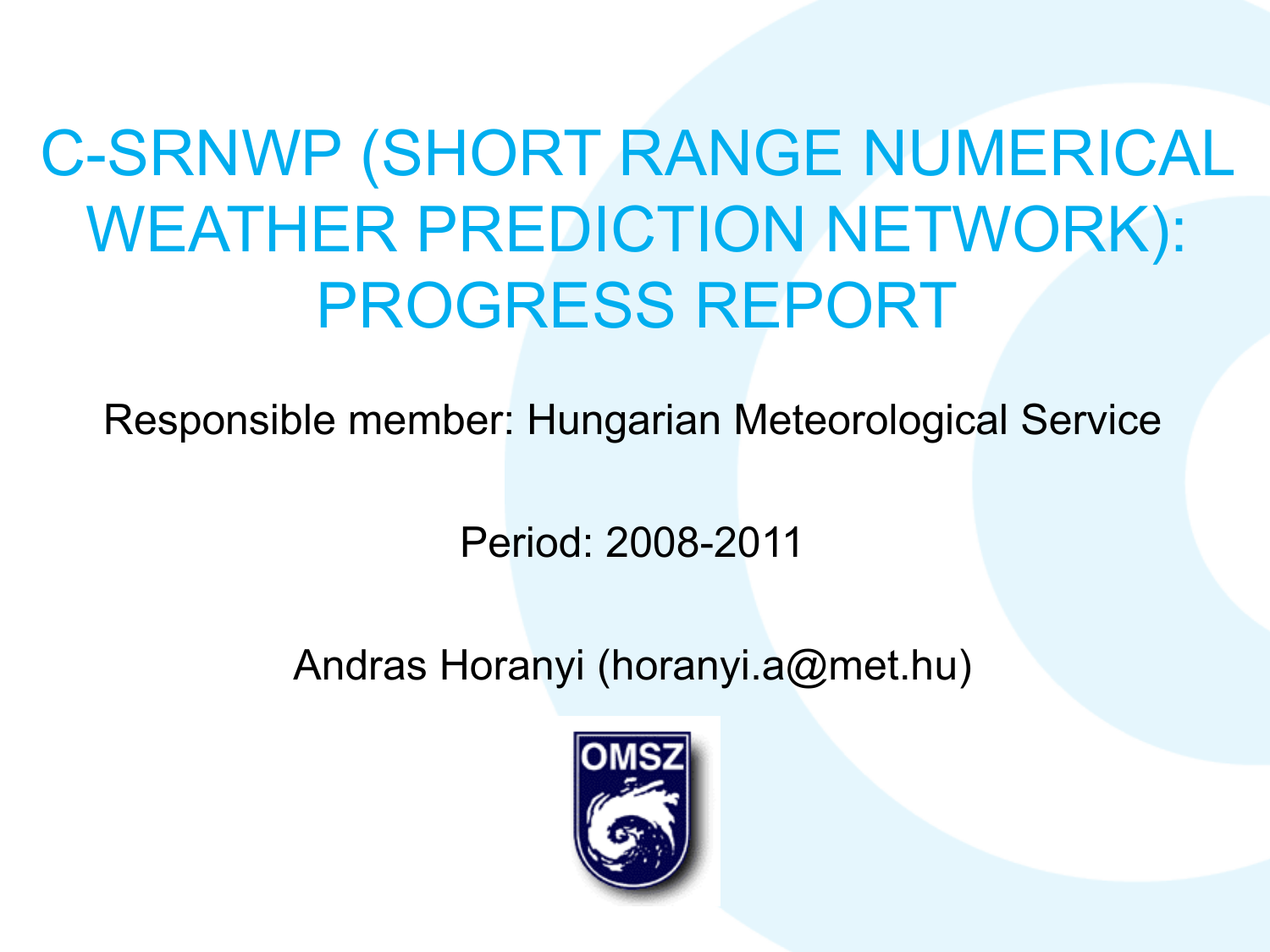

### C-SRNWP: MAIN OBJECTIVES

- Improved **scientific cooperation** between the 5 LAM Consortia (ALADIN, COSMO, HIRLAM, LACE, Met Office) in Europe for numerical weather prediction (NWP) through the initiation and execution of joint projects
	- Expert Teams and their workplans
- Enhanced **operational cooperation** through harmonisation of standards and increased interoperability between models
	- Interoperability (SRNWP-I) and verification (SRNWP-V) programmes
- Effective **diffusion of NWP knowledge** and enhanced practical cooperation in NWP
	- Thematic SRNWP workshops
	- Webpage: srnwp.met.hu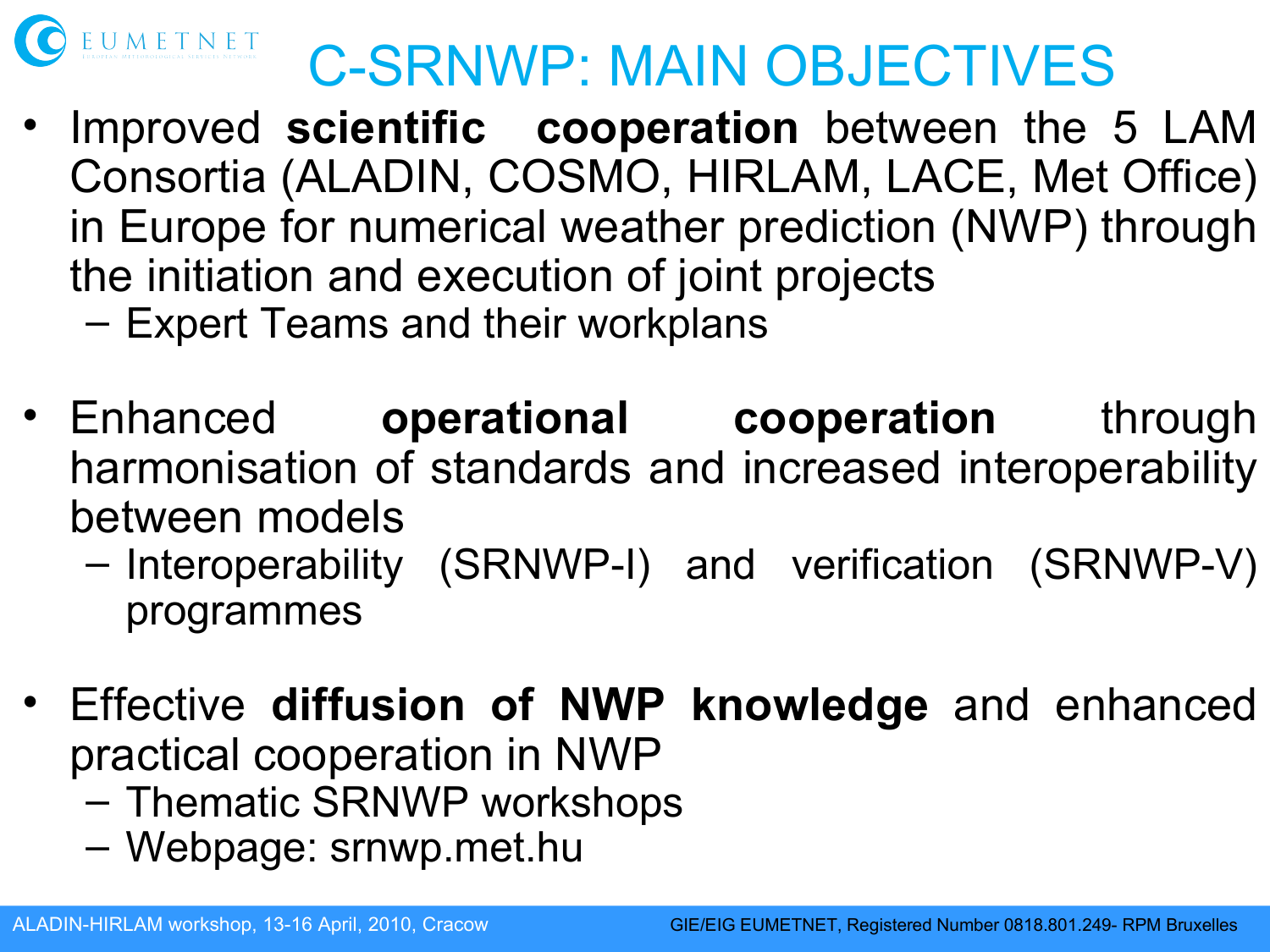

## SRNWP CONSORTIA (5) and MODELS (4)

| <b>CONSORTIA</b>  | <b>MODEL</b>                                      |
|-------------------|---------------------------------------------------|
| <b>ALADIN</b>     | <b>ALADIN (ALARO, AROME,</b><br><b>HARMONIE)</b>  |
| <b>COSMO</b>      | <b>COSMO</b>                                      |
| <b>HIRLAM</b>     | <b>HIRLAM, HARMONIE</b><br>(ALADIN, ALARO, AROME) |
| <b>LACE</b>       | <b>ALADIN (ALARO, AROME,</b><br><b>HARMONIE)</b>  |
| <b>Met Office</b> | <b>Unified Model</b>                              |

**Remark**: ALADIN (LACE) and HIRLAM are working on code collaboration around the IFS/ARPEGE/ALADIN/ALARO/AROME (HARMONIE) code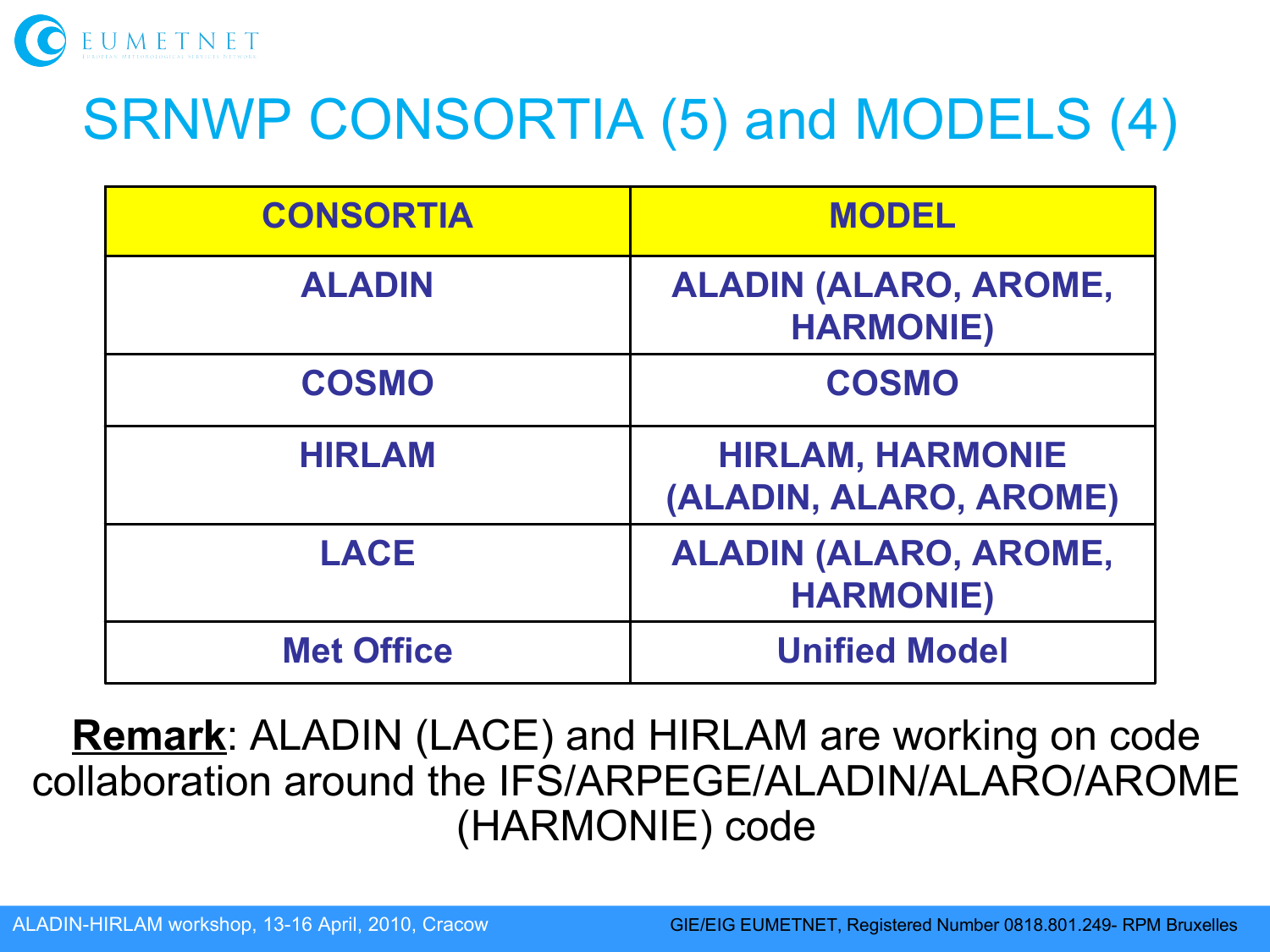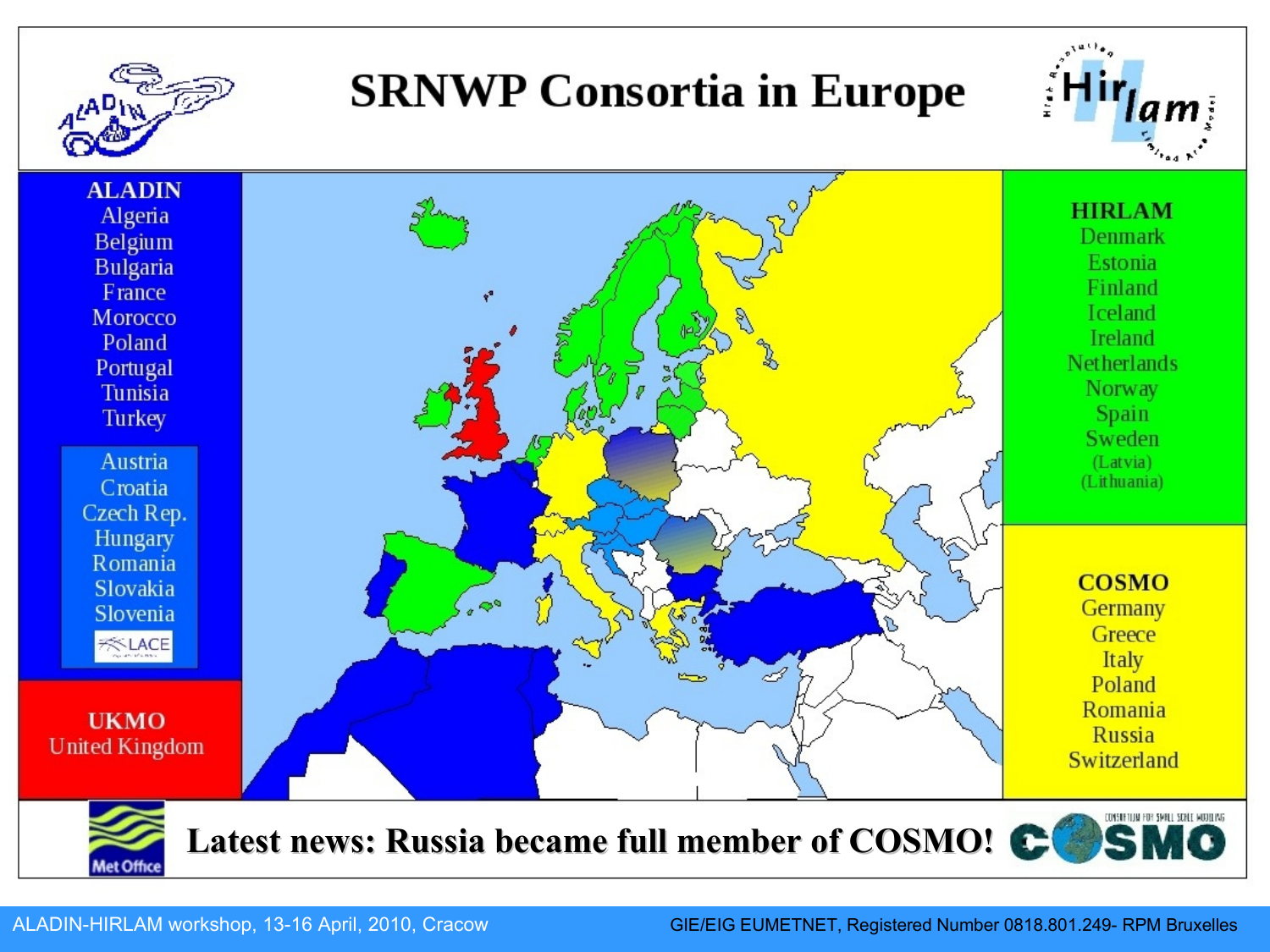# UMETNET PARTICIPATION (CONSORTIA and PARTICIPATING STATES)

- Consortia: ALADIN, COSMO, HIRLAM, LACE, Met Office
- Participating states
	- EUMETNET members: **Austria, Belgium, Croatia,**  Cyprus**, Denmark, Estonia, Finland, France**, Germany, Greece, **Hungary, Iceland, Ireland**, Italy, **Latvia**, Luxemburg, **Netherlands, Norway, Portugal,** Serbia, **Slovenia, Sweden**, Switzerland, United Kingdom (**all EUMETNET countries except Poland!!**)
	- Non-EUMETNET members: **Bulgaria, Czech Republic, Romania,** Russia, **Slovakia, Turkey, (Lithuania)**
	- C-SRNWP members, but not member of any of the Consortia: Cyprus, Luxemburg, Serbia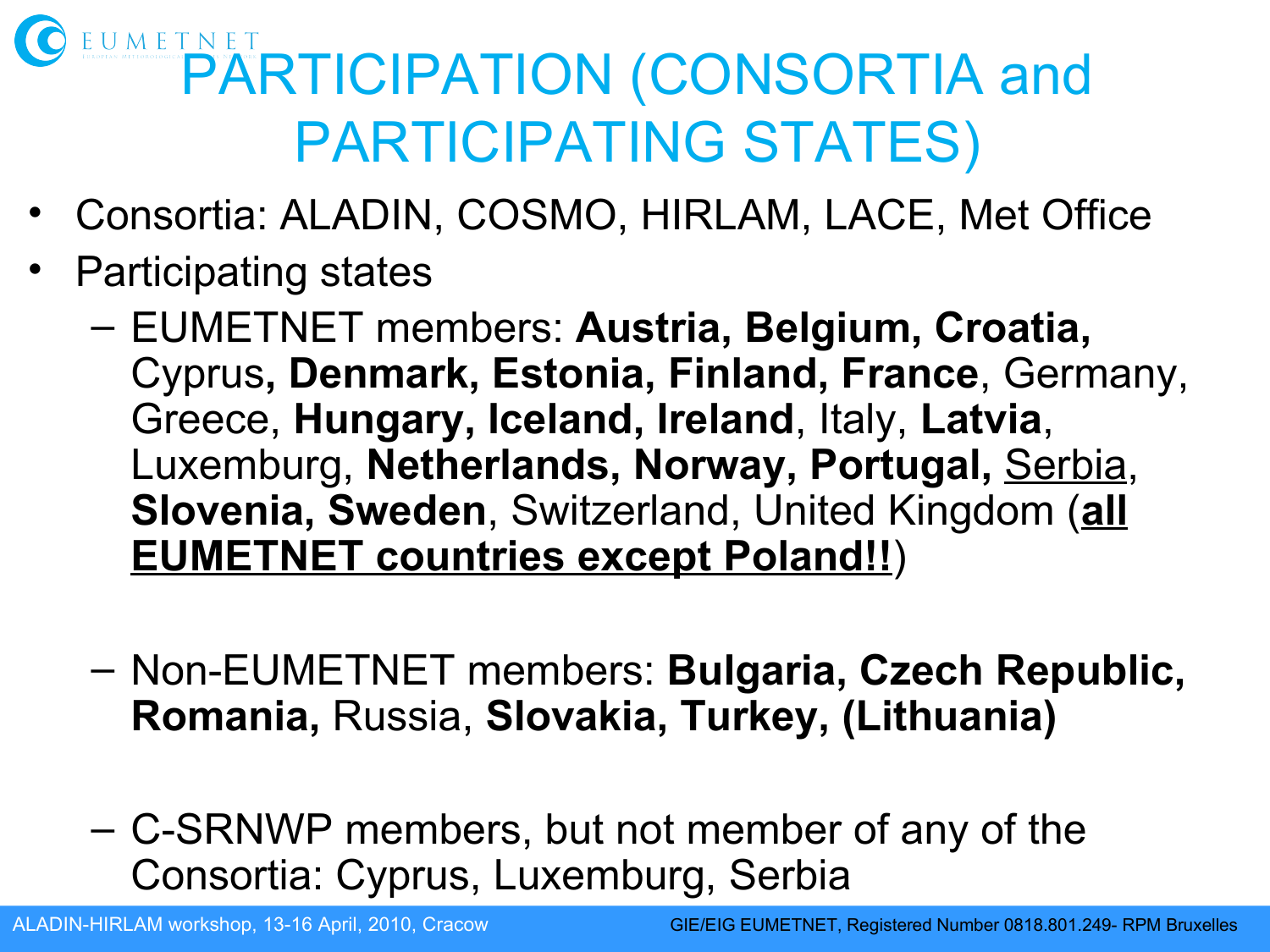UMETNET

### LIST OF EXPERT TEAMS (CROSS-CONSORTIA WORKING GROUPS)

- **Data assimilation** and use of observations
- Diagnostics, validation and **verification (> SRNWP-V)**
- **Dynamics** and lateral boundary coupling
- Link with **applications**
- **Physical parameterisation** (upper air)
- Predictability and **EPS**
- **Surface** and soil processes (model and data assimilation)
- **System** aspects ( $\rightarrow$  **SRNWP-I**)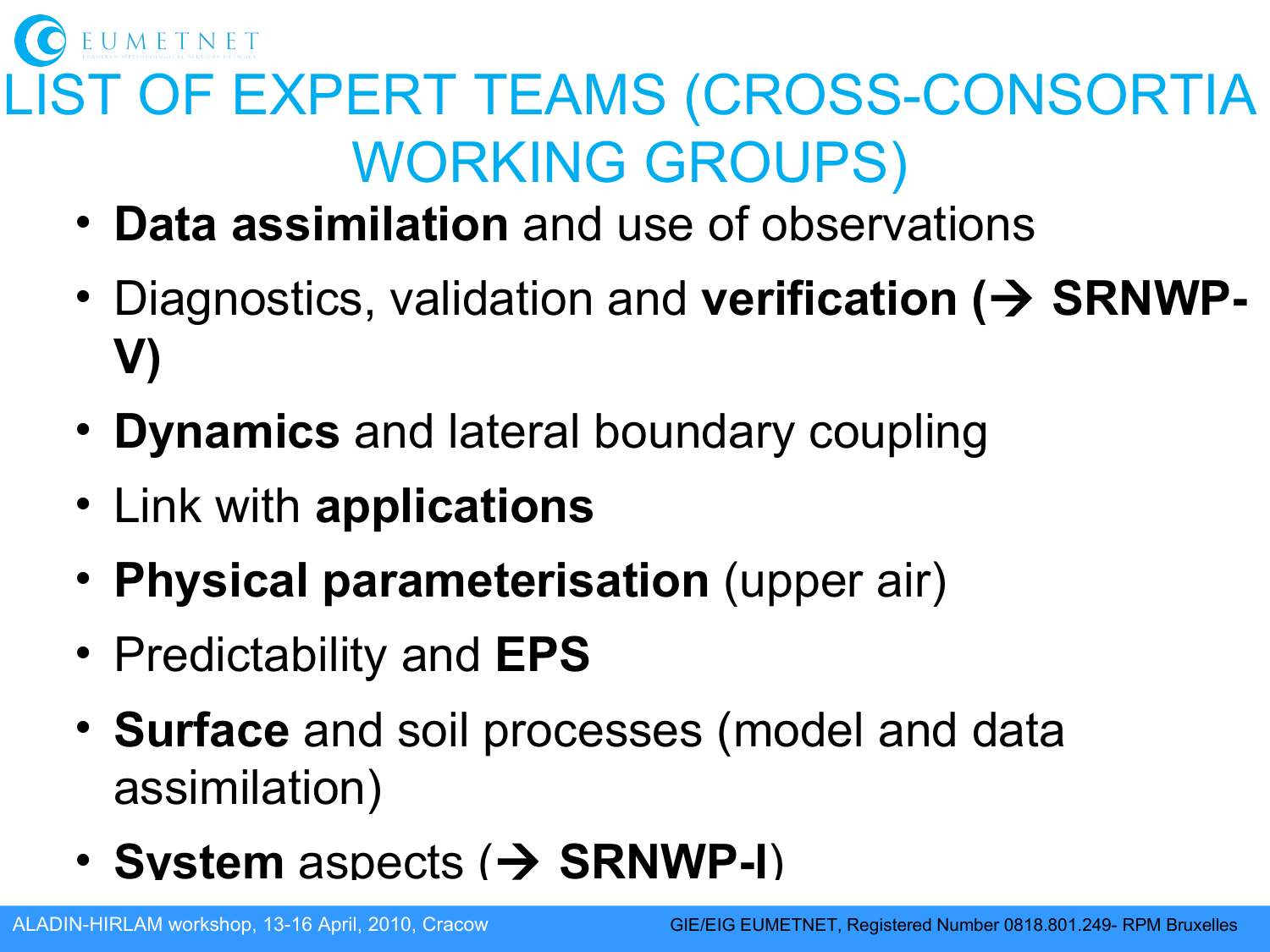

#### SRNWP-I: EXAMPLE OF ADAPTOR SOFTWARE (Temperature at the lowest COSMO level: GME, IFS, UM)

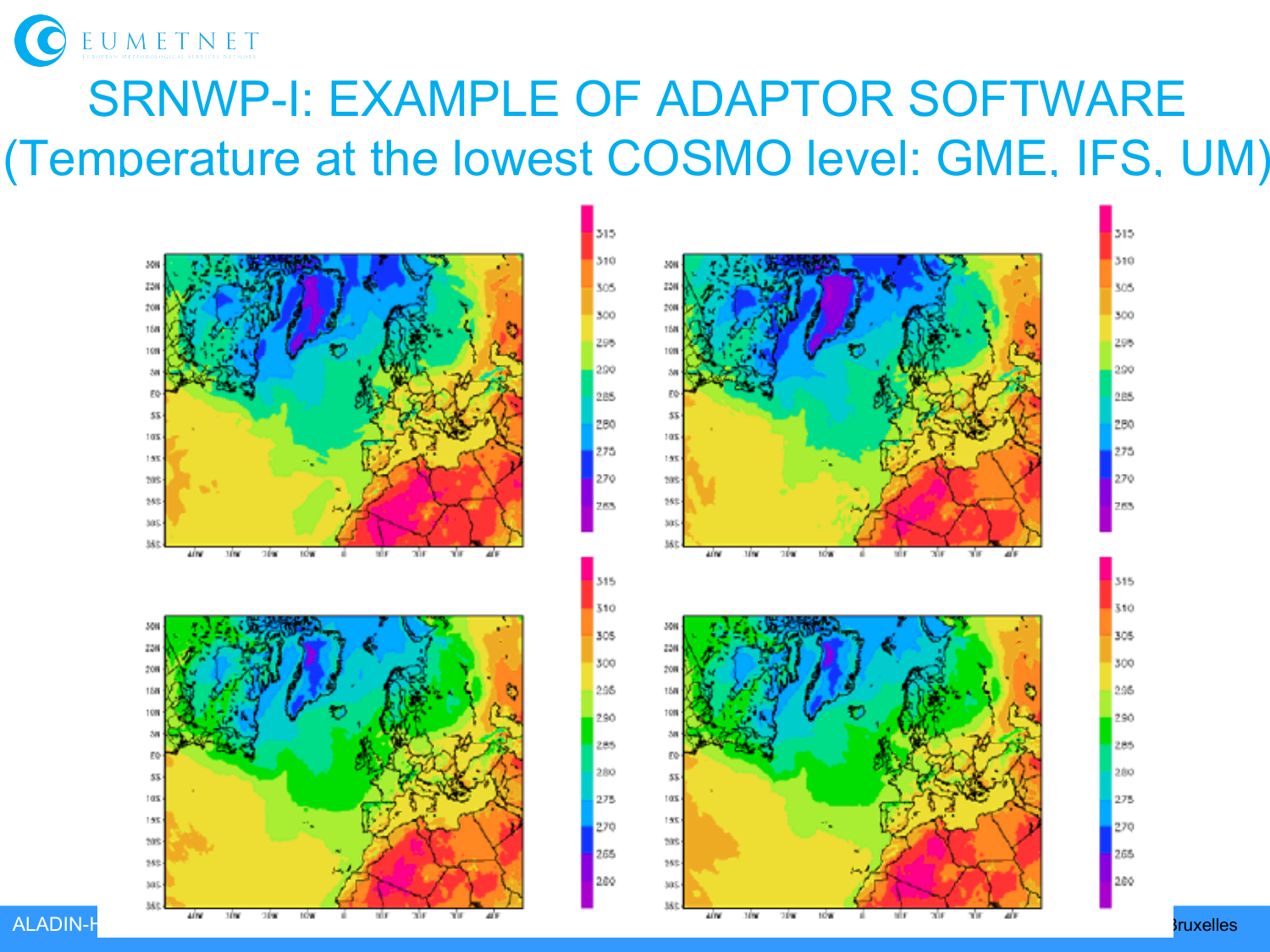### **SRNWP-V: Some preliminary results for 2009 (6 hours** precipitation >= 0,5 mm; two models separately for different forecast ranges)

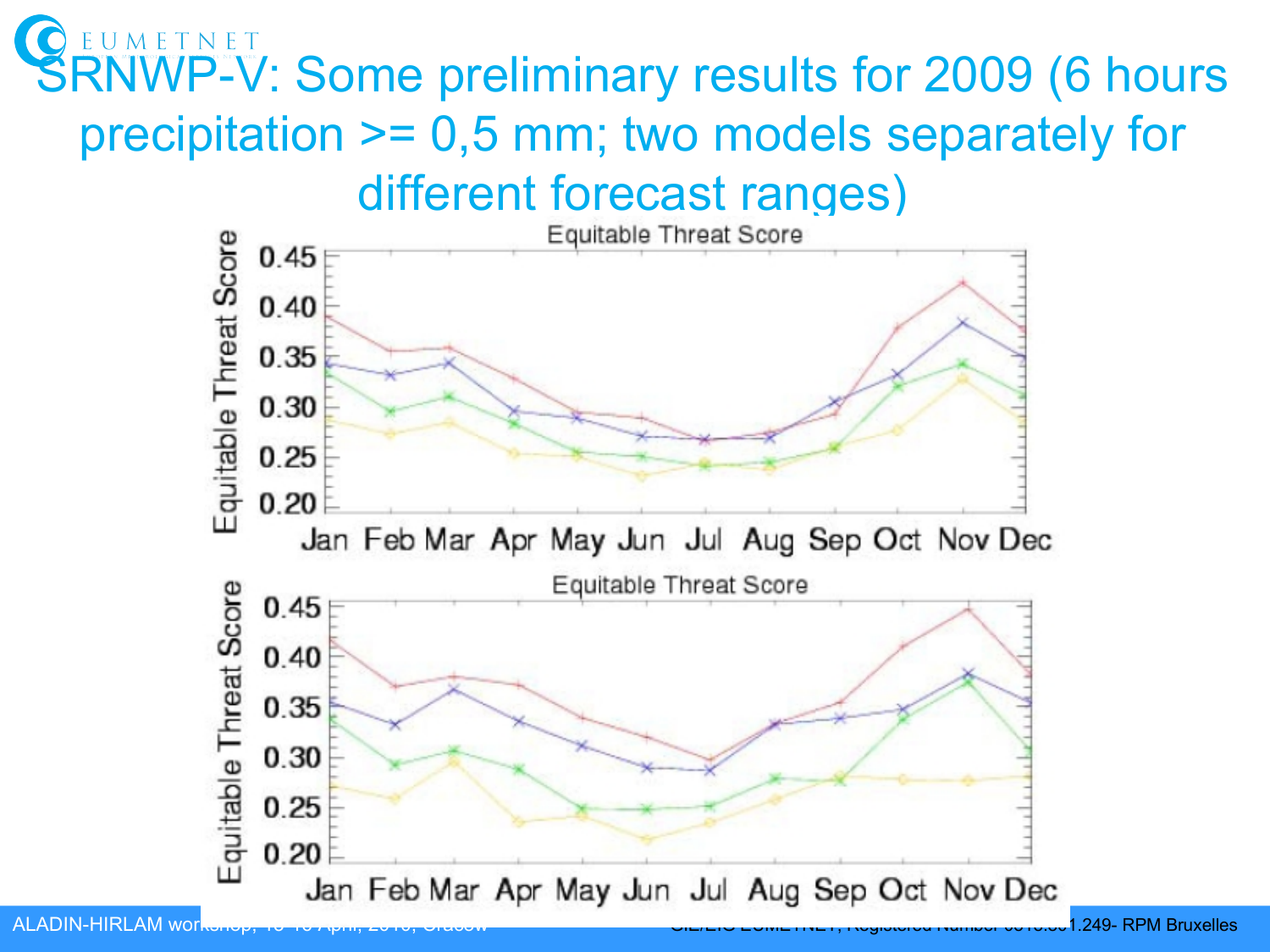

### SOME NEWS FROM EUMETNET

- EUMETNET became Economic Interest Group (last year)
	- Legal entity, which can take part in bids (EU projects), procurements and can employ personnel
- New structure of EUMETNET is going to be proposed
- EUMETNET Strategy is accepted and going to be translated into specific actions (roadmaps)
- SESAR (Single European Sky Aviation Requirements) are going to be specified  $\rightarrow$  optimisation and reorganisation of air traffic management (strong requirements towards meteorology)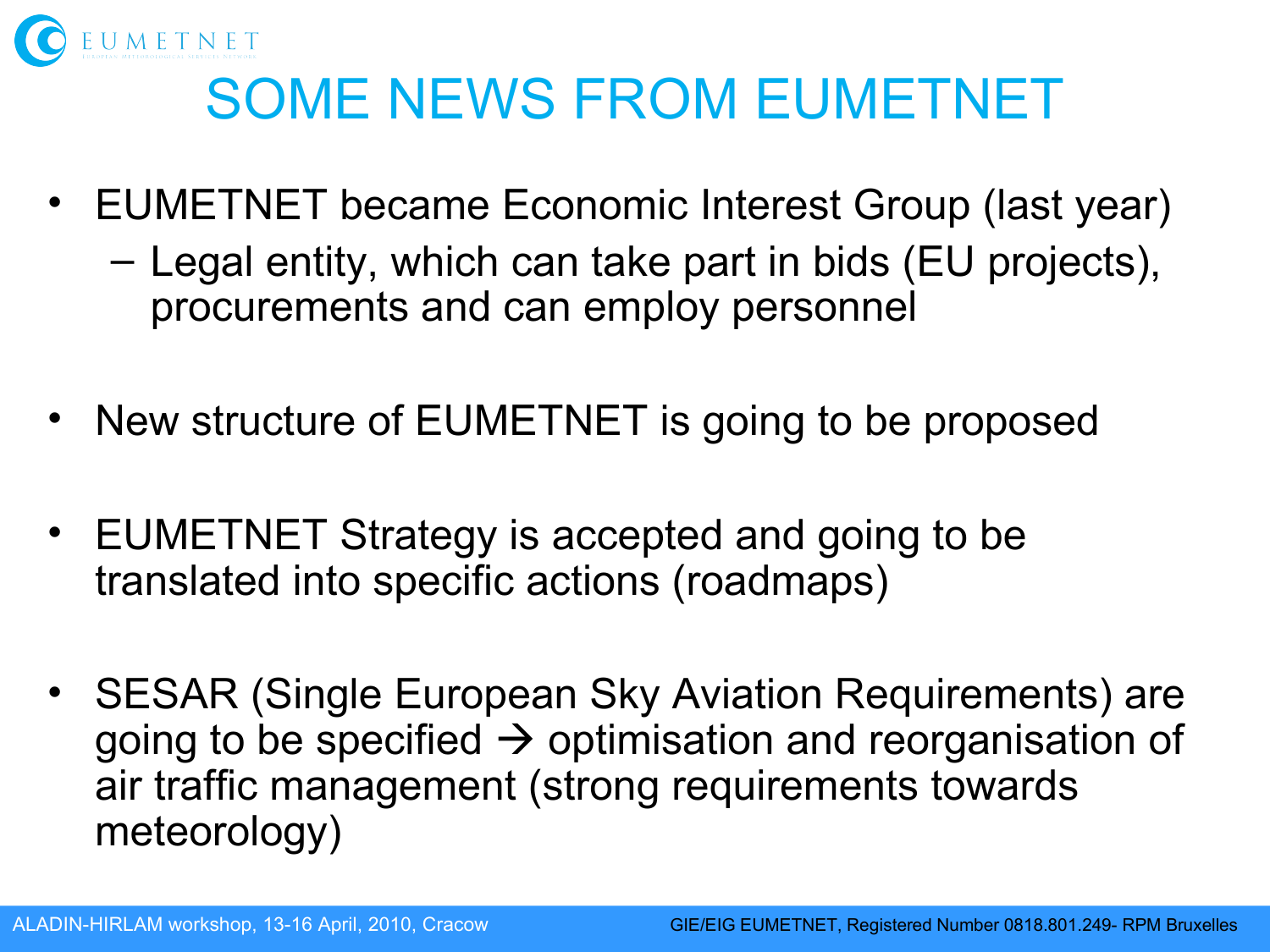

### PROPOSED NEW EUMETNET GOVERNANCE (DRAFT, NOT YET ACCEPTED!!)

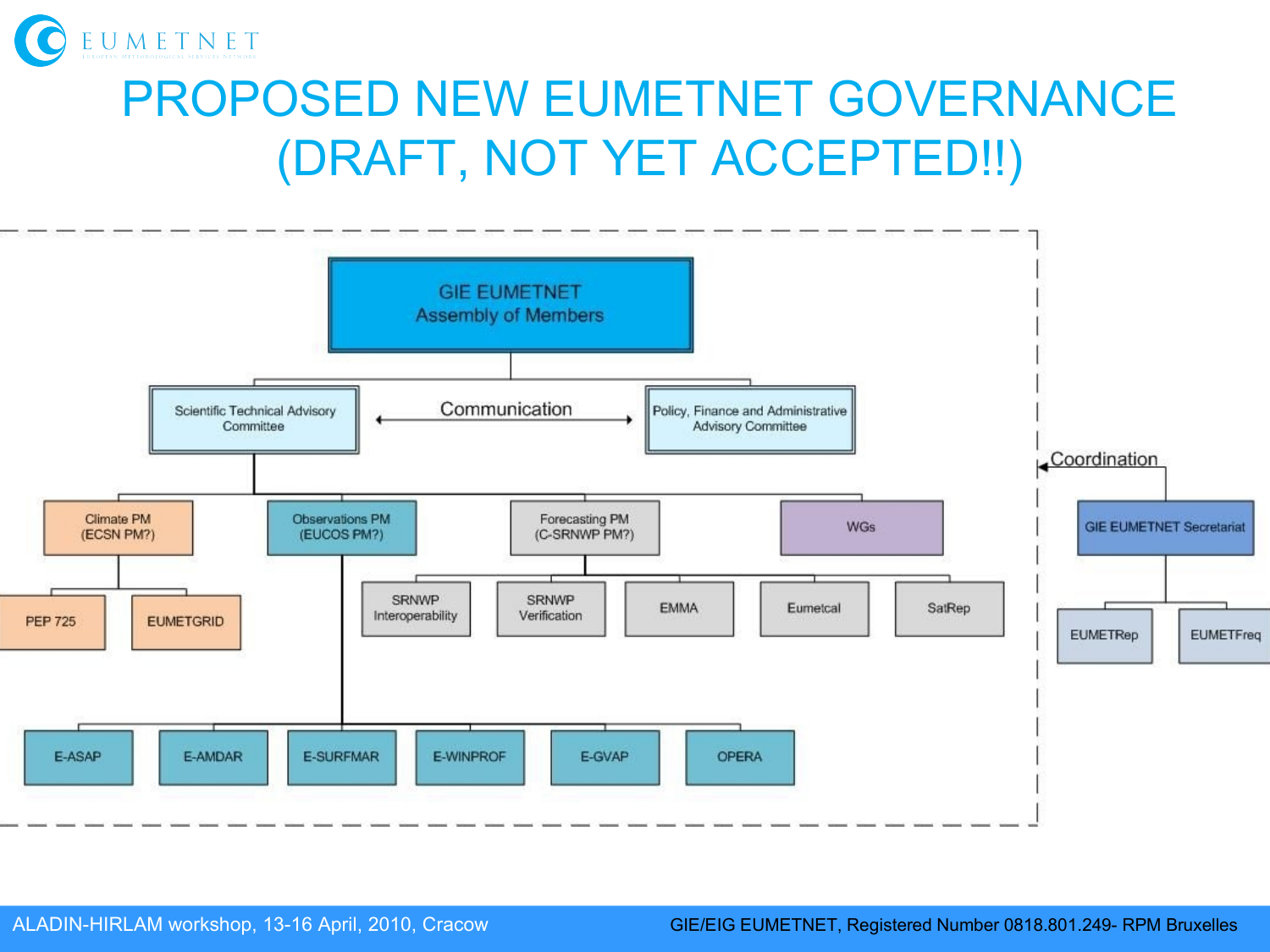

#### OBSERVATIONAL STRATEGY AND SRNWP

- Programme Board on Observations (PB-OBS) invited the SRNWP community to present the observation requirements of NWP
- The "answer" was coordinated through the Consortia leaders and the chairpersons of the data assimilation and verification Expert Teams
- Presentations at the ECSN Advisory Committee and the PB-OBS meeting (end of March)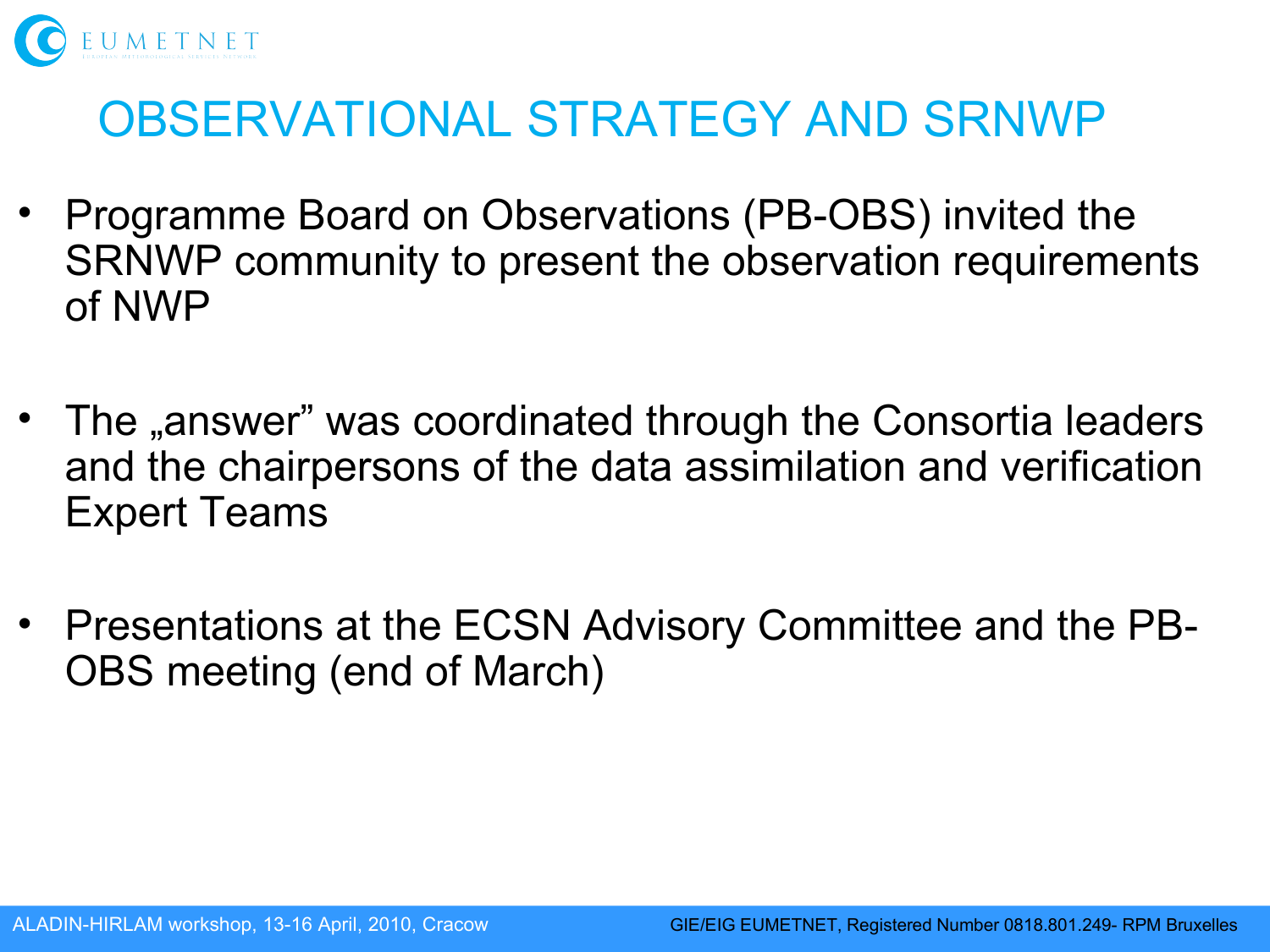

- High resolution NWP models need detailed information on the planetary boundary layer (including the classical model state variables, but also surface characteristics)
- In the future (especially for km-scale modelling) more and more information about the hydrological cycle is needed (humidity, hydrometeors)
- Local high resolution data should be also made available (which are not in the GTS at the moment  $\rightarrow$  data policy issues)
- New instruments (lidars, polarimetric radars for instance) should be exploited and their use would be welcome!

UMETNET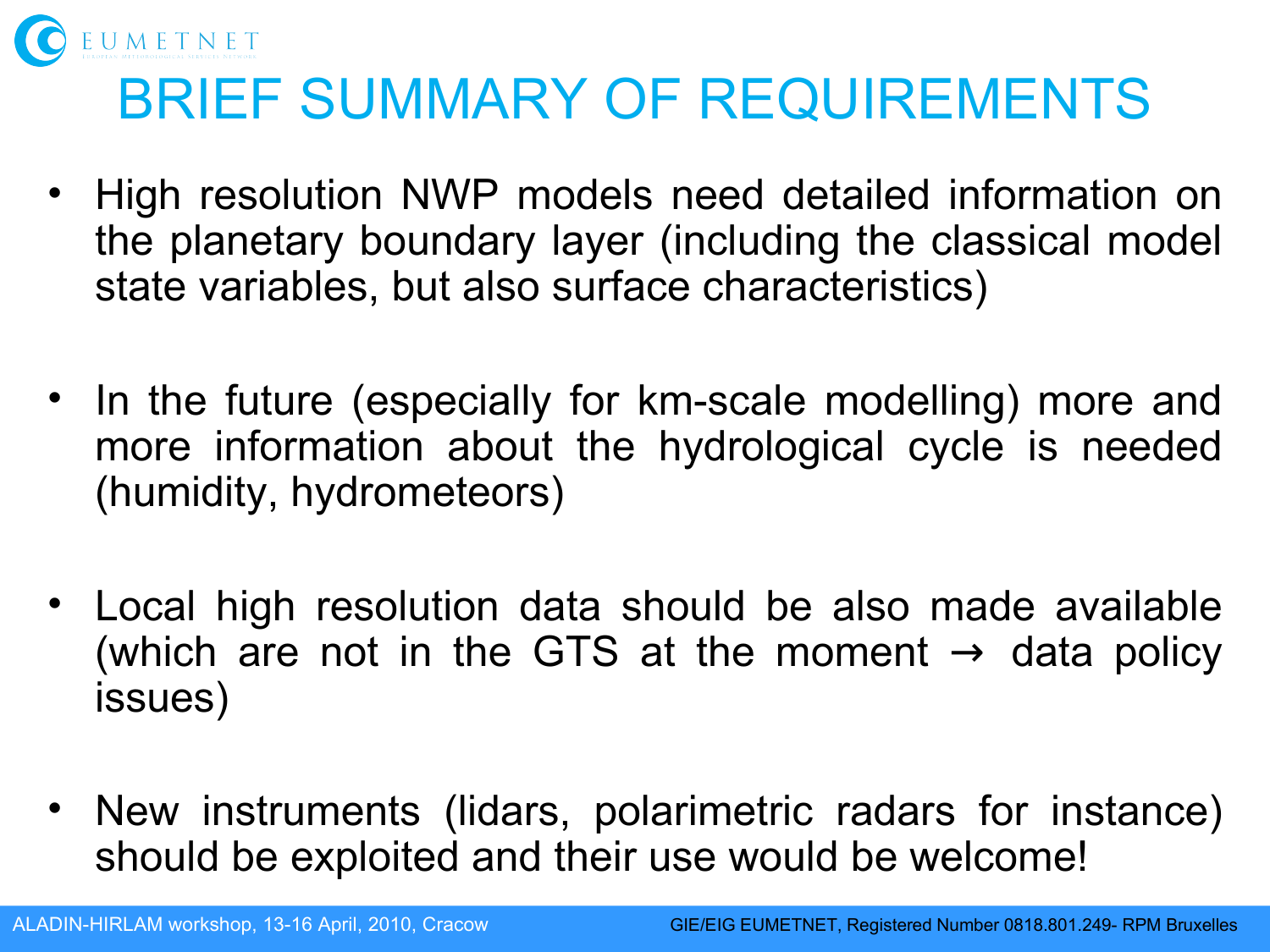

### NWP STRATEGY (DISCUSSED BY THE SRNWP ADVISORY COMMITTEE, thanks to Jeanette for drafting the document)

- Relation to EUMETNET Strategy
	- Improved efficiency with shared services
	- Collective investment in science, technology and skills
	- Essential partnership with EU/EC
- Position of SRNWP within Europe
	- Recent target: convection-permitting models
	- Relations with "observations" (requirements)
	- NWP models to be used for nowcasting
	- Climate (change) services (regional climate modelling)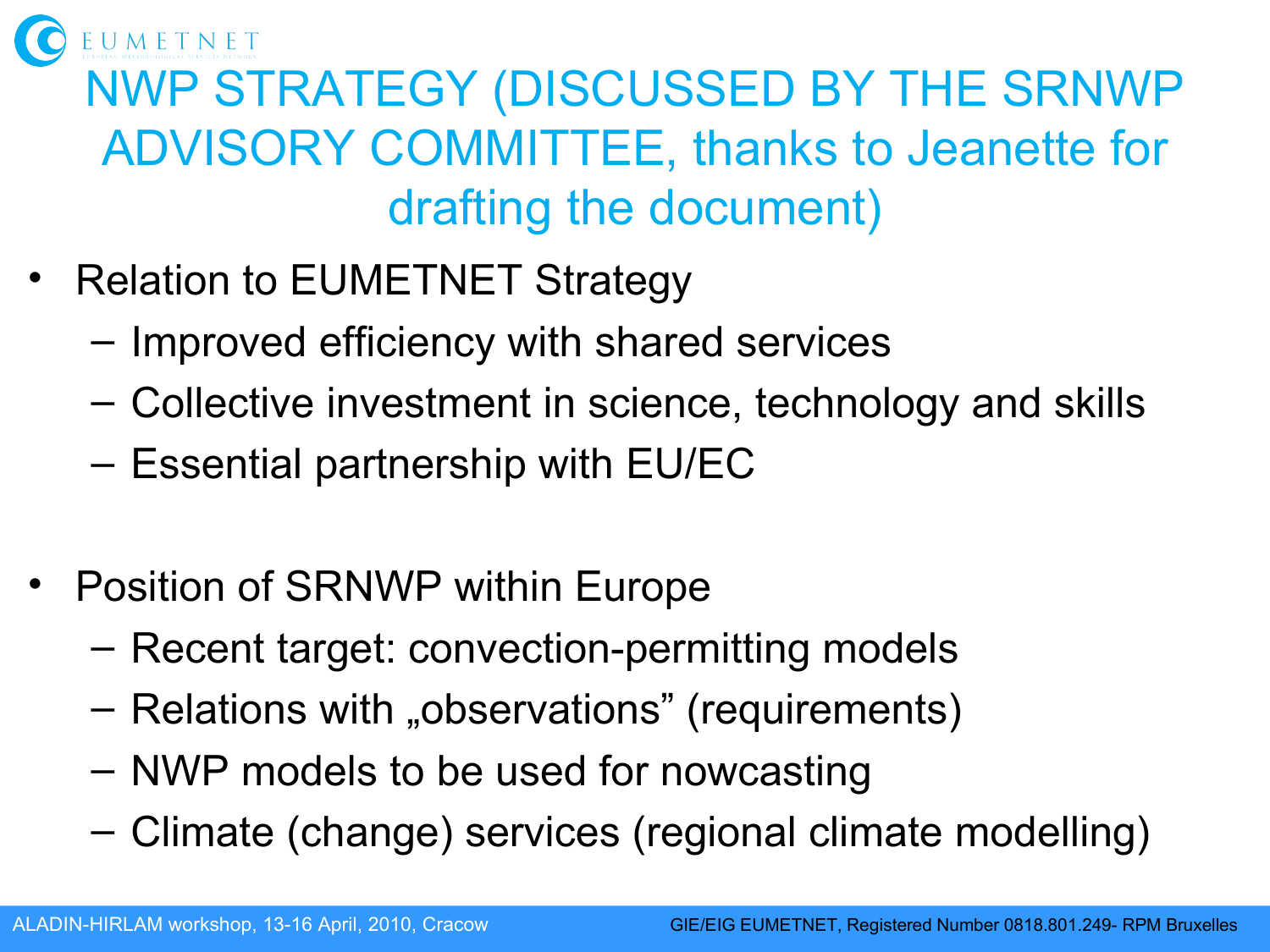

### NWP STRATEGY (DISCUSSED BY THE SRNWP ADVISORY COMMITTEE, thanks to Jeanette for drafting the document!)

- Shared services
	- $-$  Towards convection-permitting models  $\rightarrow$  no any more interest to run neither a common deterministic nor an EPS system over a pan-European domain
- Strategic extension possibilities
	- Towards nowcasting: rather emerging field
	- Towards regional climate modelling: possible on the longer time scale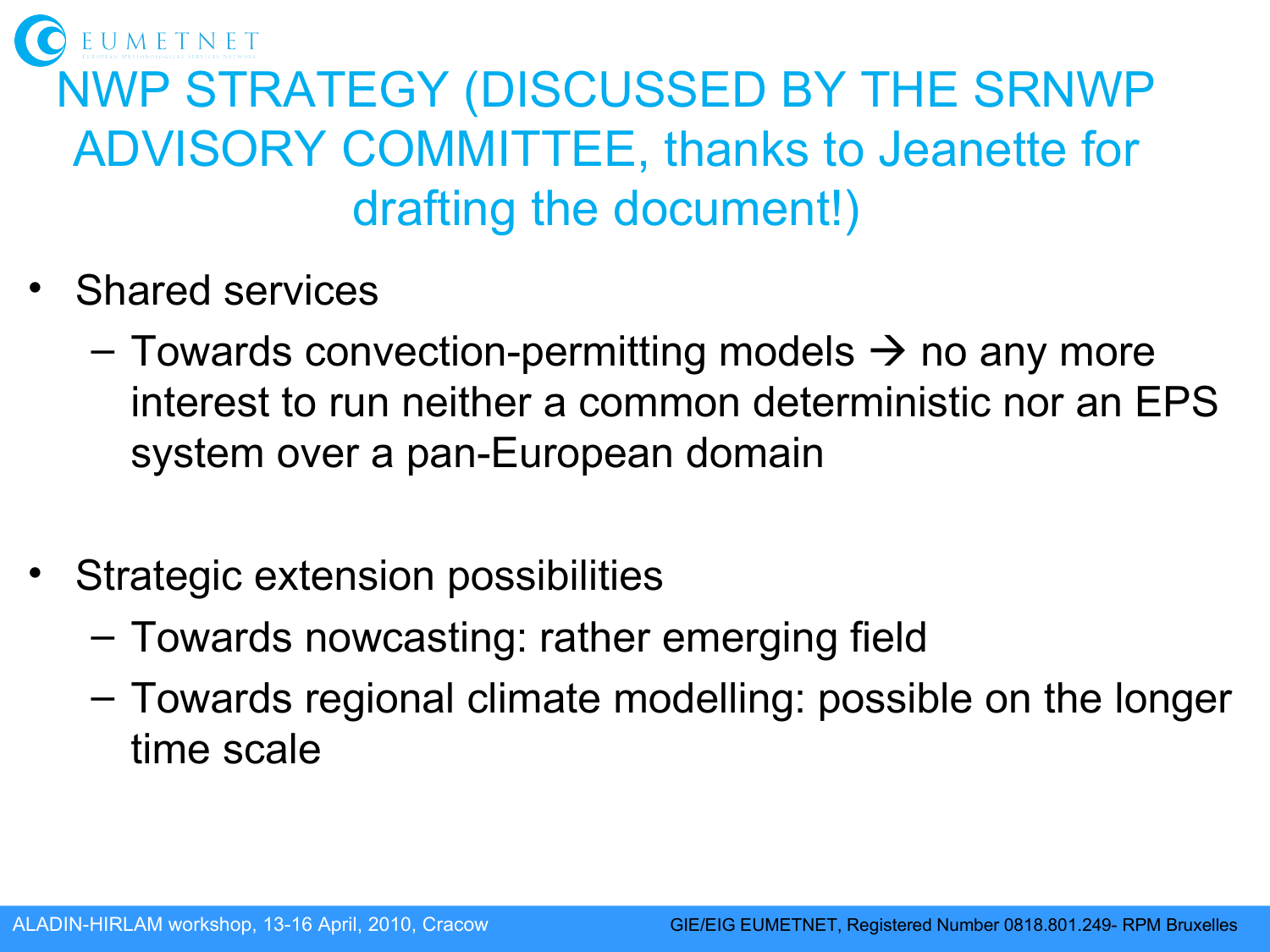

### EUMETNET ASSEMBLY IN MAY – SRNWP RELATIONS

- Report of the C-SRNWP programme –presentation of the "Strategy and roadmap for SRNWP"
- Report of the SRNWP- V programme (ending this autumn) and proposal for the continuation (Met Office)
- New EUREPS proposal (LAMEPS)
	- Two phases (feasibility study as preparatory phase and then the project itself)
	- Concentrating on convection resolving EPS (operational targets for shared services in one stage?)
	- Possible relation with SESAR (funding opportunity)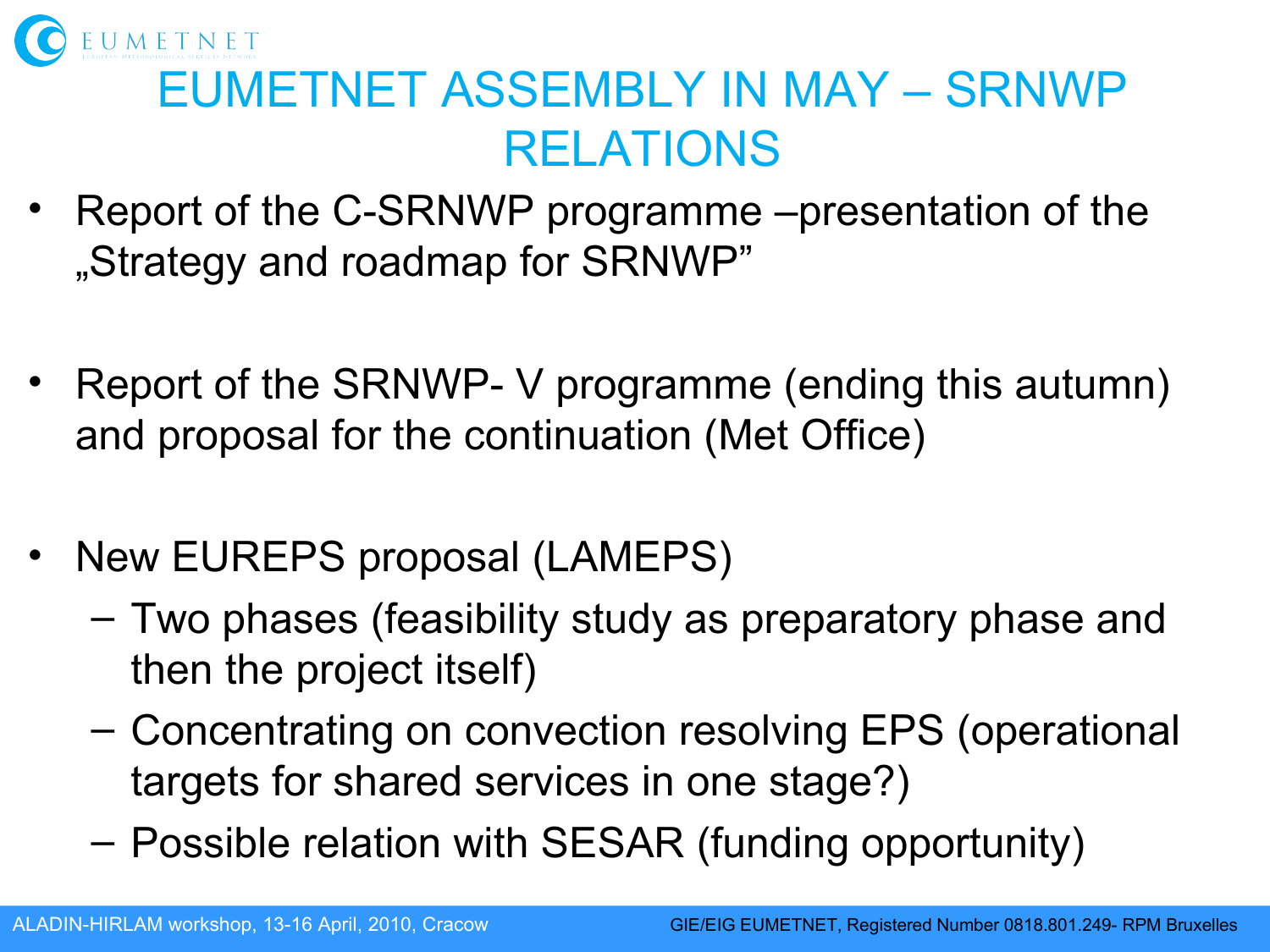

- We are in a very active phase of EUMETNET (SRNWP too)
- New governance of EUMETNET is going to be accepted and realised soon (super-programmes, new advisory bodies)
- EUMETNET strategy is accepted and now the SRNWP strategy (and roadmap) is going to be compiled
- Our DRAFT observational requirements are collected and presented
- SRNWP-V is going to be finished soon and the follow-on project will be proposed by the Met Office (the details are not yet known)
- A new LAMEPS proposal is going to be submitted soon to the EUMETNET Assembly